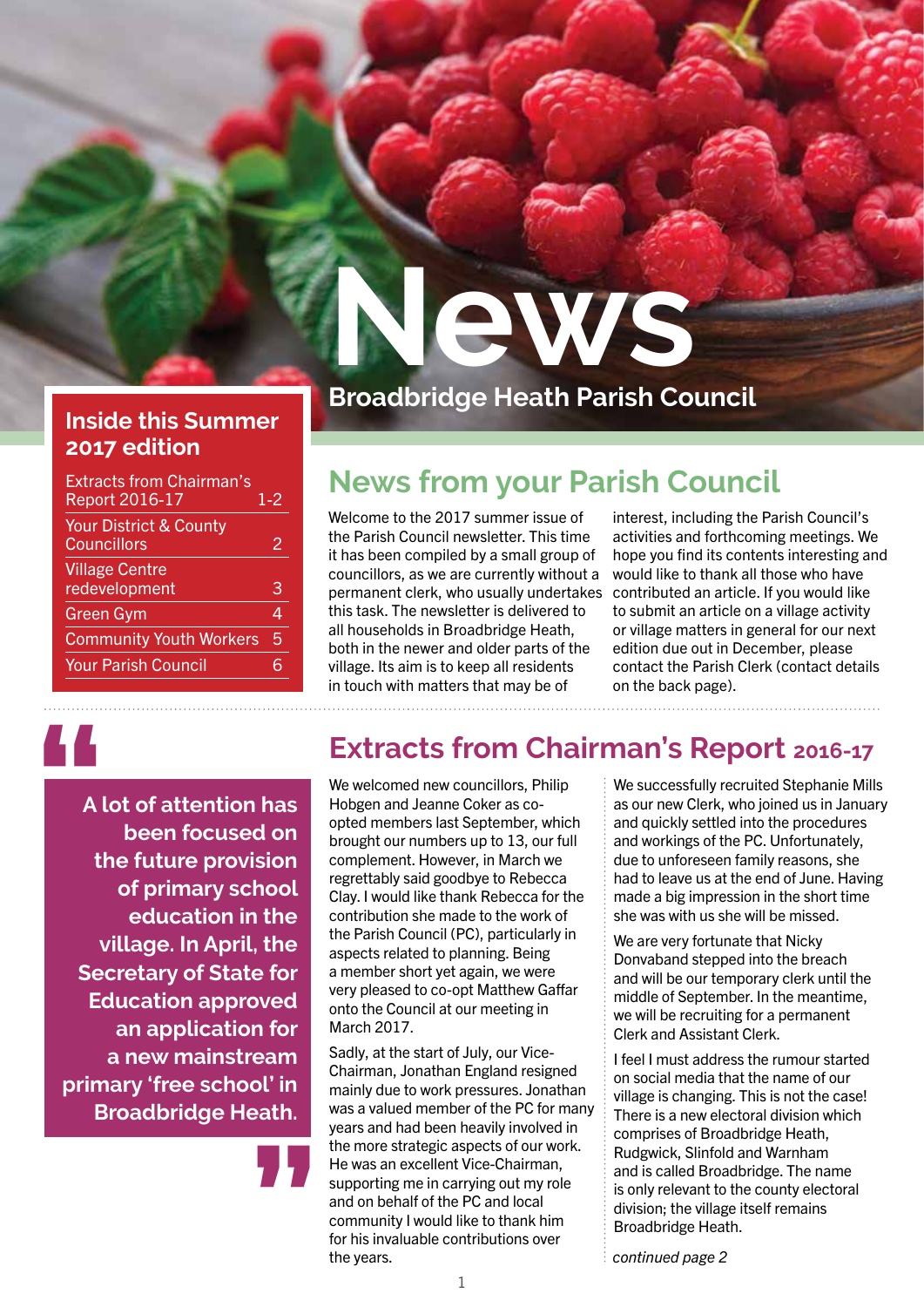#### *continued from page 1*

I have also been asked if the new development to the south of the village is part of Broadbridge Heath; it most definitely is! Wickhurst Green was only ever a marketing name and is not a postal address. Since the development was given the go ahead, the main aim of the PC has always been to integrate the old and new parts of the village. It is hoped that the downgrading of the existing bypass, the building of the new Neighbourhood Centre and the redevelopment of the existing Village Centre and surrounding area will help to bring the village together. We would be very interested to hear of any ideas from residents that could help us achieve this aim. Bringing back the Village Fête, which used to be held in June every year, would have been an ideal opportunity to bring people together, but sadly not enough people came forward to help the Gala Association organise it and the idea has been put on hold.

A lot of attention has been focused on the future provision of primary



school education in the village. In April, the Secretary of State for Education approved an application for a new mainstream primary 'free school' in Broadbridge Heath. There are still several stages of the process to go through and the PC is keen to work with all interested parties including representatives from Shelley School, HDC and WSCC to ensure that children in the village have the best possible primary education.

The PC work hard to make BBH a better place for its residents with much of the work being carried out by individual committees. Hopefully, the reports contained in this newsletter will give you an idea of the different projects we are currently involved in and how they are progressing.



*Viv Edwards, Chairman Broadbridge Heath Parish Council*

*The full Annual Report report is available on our website and includes reports from the Parish Council's committees and thanks to all those involved and previously involved with serving the parish.* 



Your **District** Councillor **Matthew French**



Since the last edition of the Newsletter there has been progress made on both the Neighbourhood Centre and The Bridge Leisure Centre.

The Neighbourhood Centre has now been approved by the Planning Committee and regrettably despite my best efforts, I was not able to stop the inclusion of 24 flats as part of the development. This is disappointing but will give the village some much needed infrastructure and employment with the retail outlets and offices.

The Bridge has also got the go ahead and has had a slight amendment to the original planning giving the sports hall an extra metre allowing more room for users and spectators.

The Multi-Use Games Areas (MUGA's) are also in the final stages of the process; this has been delayed longer than expected due to a ransom strip of land, however, this is now resolved and work will commence shortly.

Finally, I am always happy to hear from any of you who wish to contact me with any concerns or issues that I may be able to help you with.

#### Your **County** Councillor: **Christian Mitchell**



It was an honour to be elected as the county councillor in May of this year for the newly named ward of Broadbridge.

My first priority is to represent all the residents of Broadbridge Heath as well as the other villages in the ward which are Rudgwick, Warnham and Slinfold.

It is often getting the small things fixed in a timely way that counts and I am committed to continue to make Broadbridge Heath and our villages a place we can be proud of and enjoy living in.

Below are some of the issues I have working on since being elected:

- Supporting the introduction for the new traffic to limit traffic speed to 20mph in Broadbridge Heath which went to the County Local Committee in June 2017 where it was unanimously supported by other county councillors
- Opposing the siting of an industrial/ commercial incinerator in our area
- Gatwick Airport campaigns I opposed the 2nd Runway and new flight path trials
- To continue working with the police and highways officers to monitor speeding and stop rat-running though the village
- Fighting for fairer and additional funding for our local schools

I want the most vulnerable people to be supported and enabled to stay healthy and independent and I take careful interest in children and adult services.

I always remember my responsibility of being accountable to you all and representing your interests and if there is a matter I can assist with please email on christian.mitchell@ westsussex.gov.uk

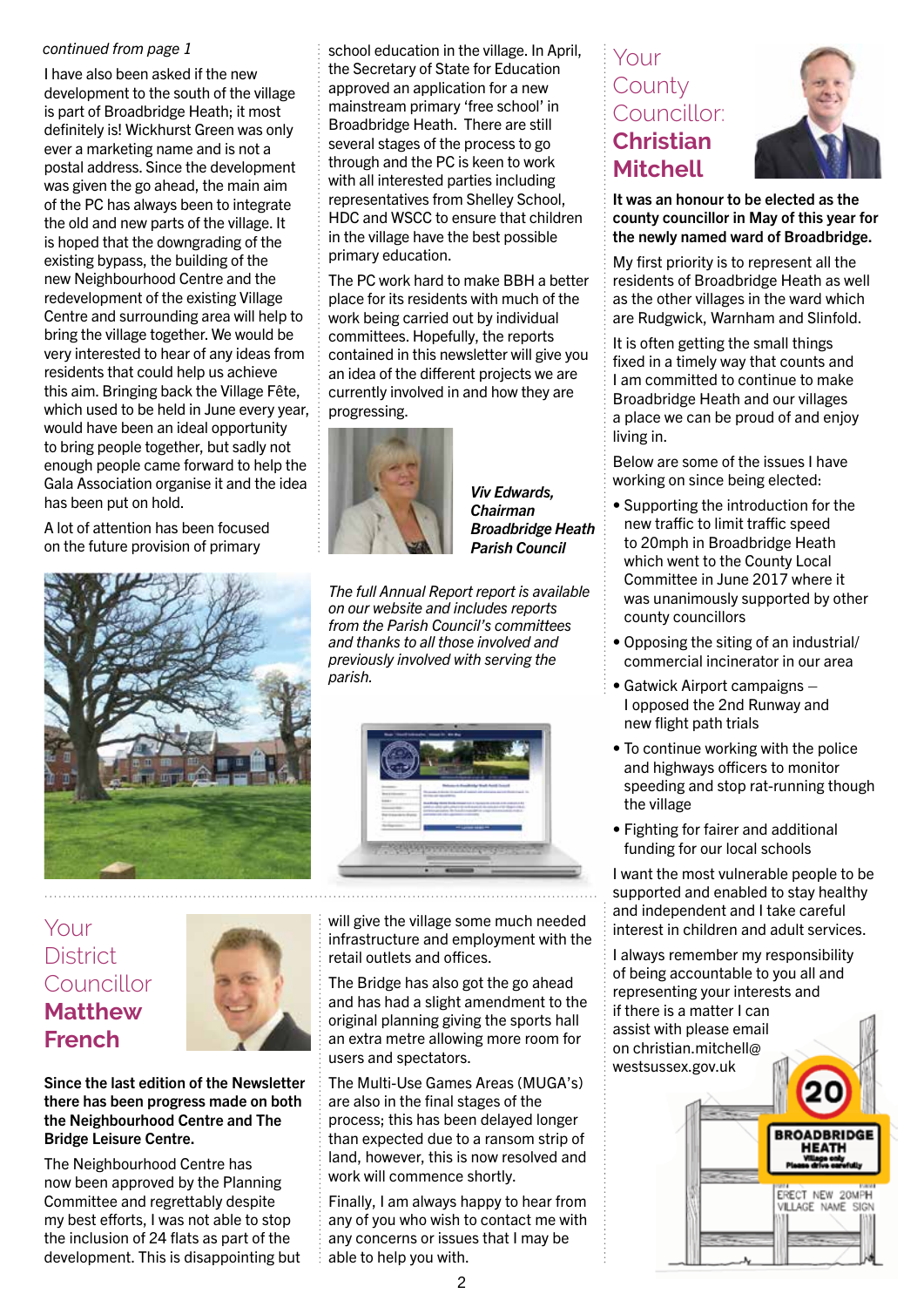## **Village Centre Development**

Broadbridge Heath Parish Council, the Village Centre Management Committee and Action in rural Sussex have been working for the last eighteen months to plan a refurbishment of the Village Centre building. In that time we made sure that the requirements for the new building were understood, how the refurbishment and future management of the building would be achieved and have appointed an architect, RJCA Architects (Richard Atkinson) to deliver the upgrades. Horsham District Council has confirmed that £557,000 of the

Section 106 payments from the major development of the south of the Village will be used to fund part of the Village Centre building refurbishments.

In the next few months, draft designs for the upgraded Village Centre will be produced. We will hold public meetings and consult with the building's users to produce a final design that will be sustainable and fit within our budget (which might be increased using contributions of section 106 payments from other developments in the Village and additional monies from elsewhere). Following planning approval and the appointment of the building contractor, refurbishment work is hoped to begin in the summer of 2018.

**…refurbishment work is hoped to begin in the summer of 2018 1**<br>|-<br>|-<br>| no

**"**

## Broadbridge Heath Football Club

The Football Club completed their 97th season in April with the first team finishing 8th in the Southern Combination League Premier Division, our highest ever finish and the Reserve team winning the League's Reserve Division for the first time ever.

**FOSTER'S** 

The first team used 46 players during the course of the season, 23 of whom had previously played for our youth teams, 9 of whom played at every level from Under 7s upwards, an achievement that few, if any clubs in the county can match.

The junior section continues to grow but the result of which meant that last season several of our teams were forced to play away from the village, with 3 teams playing home games at Warnham and two playing home games in Horsham Park, a far from ideal situation, so club officials were delighted when we finally got planning permission in February for our long awaited new facilities, 3 grass pitches, a pavilion, stands and floodlights, on the land south of the existing Leisure Centre.

It's been common knowledge that the club has been seeking facilities away from the Leisure Centre for the best part of 20 years, to facilities of our own where the majority of our teams can come together on one site and that opportunity came in 2004/2005 with the announcement that approx. 1,000



homes were to be built on land south of the village; as a result of our efforts our requirements for a new ground and pitches were included in the site Master Plan and subsequently in the Section 106 Agreement.

With the clubs centenary year in 2019 we can finally look forward to having facilities that will ensure the destiny of Broadbridge Heath Football Club well into the future.

If you would like to know more about Broadbridge Heath Football Club then check out our website at http://www. pitchero.com/clubs/broadbridgeheathfc/news/horshamdistrict-council-approve-new-ground-plans-1751798.html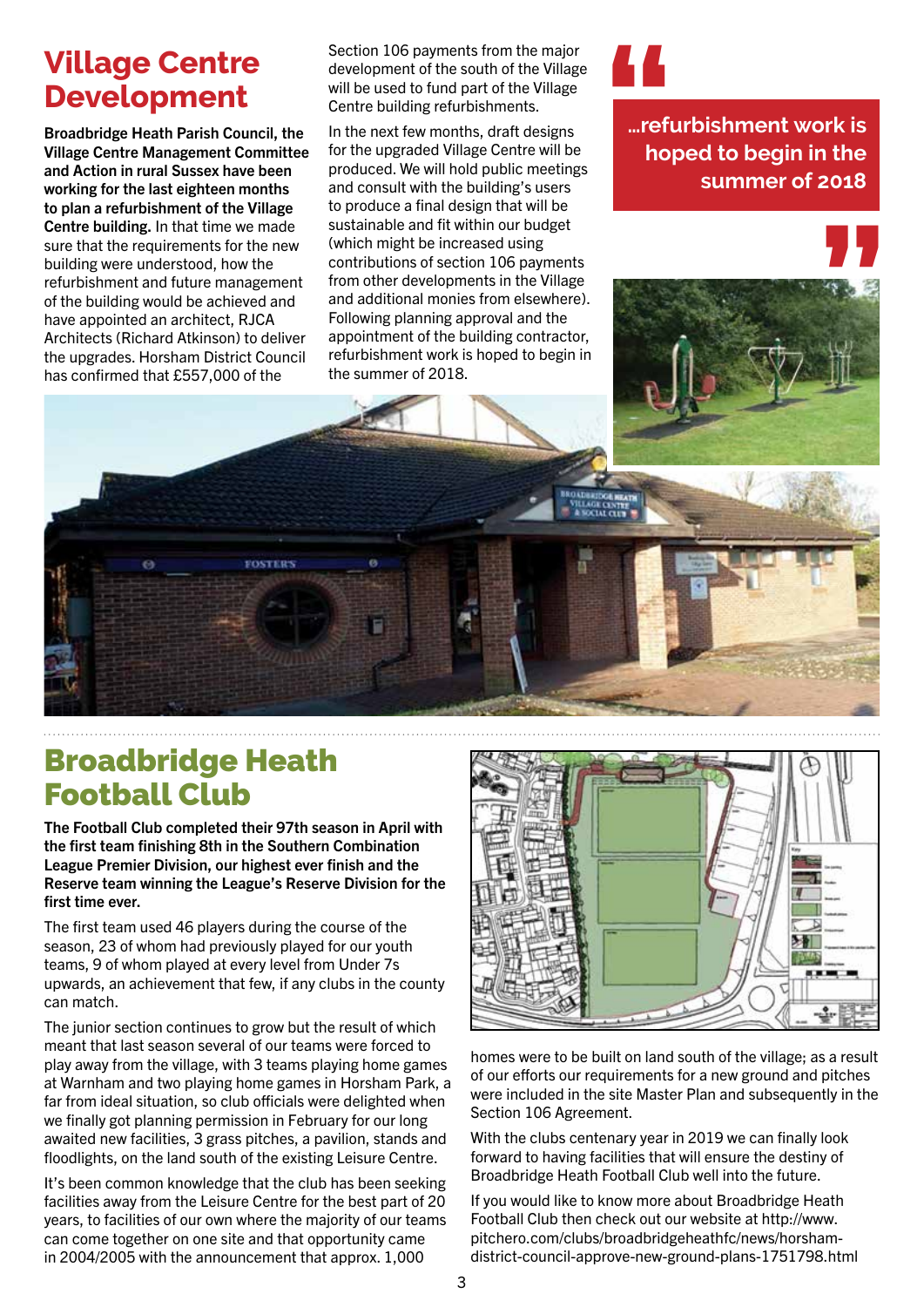un us nor

www.horshamgreengym.org.uk

# rsham Green Gym

Horsham Green Gym is a volunteer nature conservation group helping to improve the local environment. Members learn new skills and make new friends. It is a very friendly group of people who have fun while doing something worthwhile.

Members range in age from early twenties to early eighties. Many are retired and there is have an interesting mix of professions and careers.

Green Gym has been running since 2005 in Horsham and now meets twice a week for three hours at various sites around the town.

The team regularly works in Southwater CP, Warnham LNR, Chesworth Farm and Leechpool/Owlbeech Woods at Roffey as well as other areas.

At Broadbridge Heath, over the years, they have been involved with

- the Ducky,
- planting daffs and crocus on road verges,
- clearing footpaths and streams of extra vegetation,
- and recently, helping to convert an area opposite the cricket ground, formerly used as a BMX obstacle track, into a more natural area with room for wild flowers and the possibility of attracting more insects and birds.

Although the group is independent, it is supported by HDC and the Countryside Wardens provide much of the work.

The larger Tuesday group can do the bigger jobs or those that need a lot of pairs of hand while the smaller Thursday group is often called upon to carry out more detailed jobs.

Many of our members have learned how, to coppice, plant, prune, fell trees, resurface paths and install benches and picnic tables such as you may have seen near the beach at Southwater CP.

The amount of work achieved by keen members in the three hours they meet is often surprising.

Three main reasons why conservation is important:

1. to repair some of the damage made by man and maintain the environment for future generations

2. to maintain species diversity for our benefit and that of wildlife

3. to provide opportunities for education and the enjoyment of the environment

When HGG plant a hedge, trees, crocus or daffodil bulbs there will be, with a bit of luck, something there for others to enjoy in the following years.

New members are always welcome. Before joining, it's a good idea to have a look at the website www. horshamgreengym.org.uk as it gives information about what to wear and where to meet. Also, there is a form to complete online to record contact and other details.

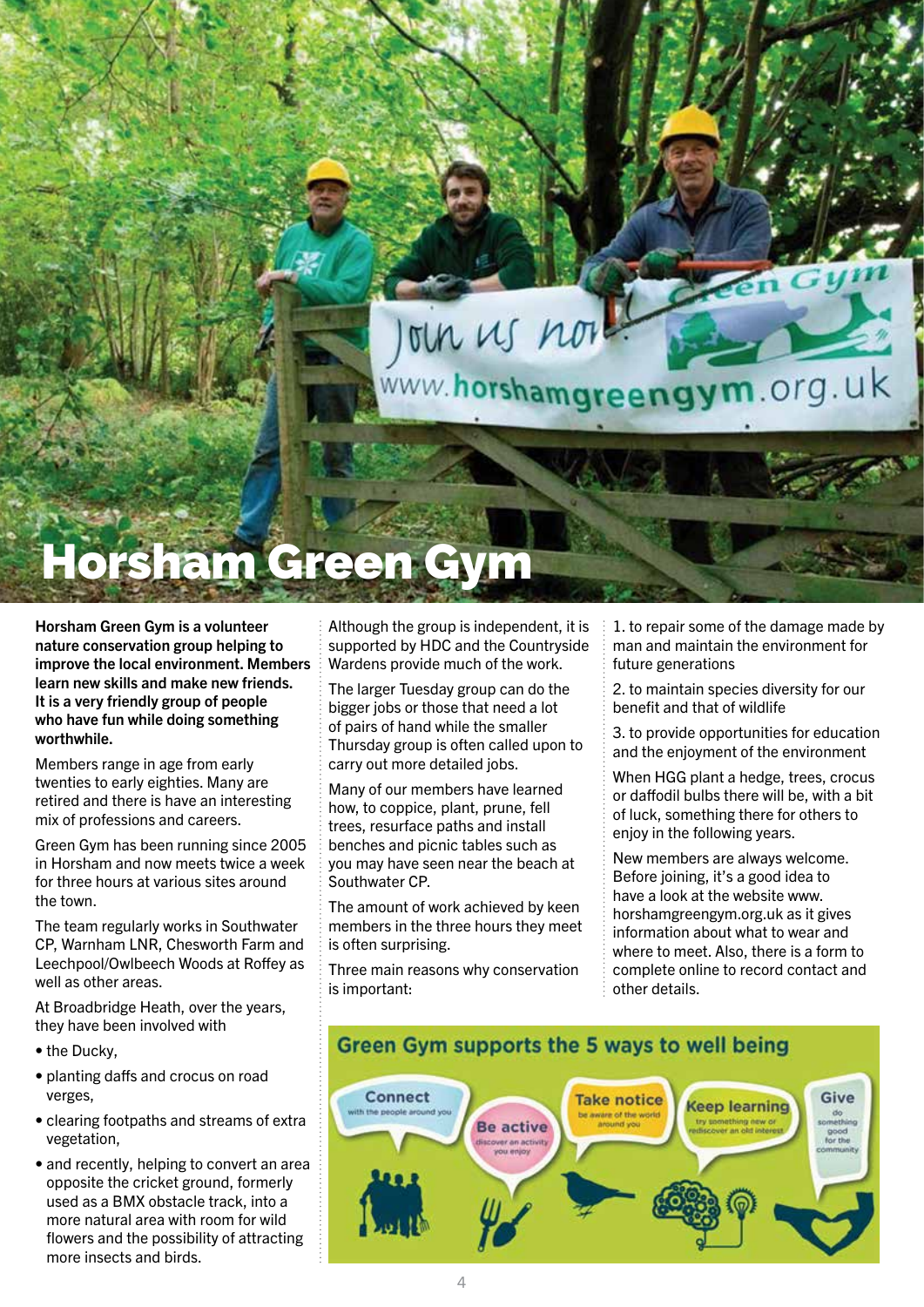## **Wildlife is moving in at the Top Common**

Several species of butterfly and a delightful Garden Warbler have been spotted at the newly created conservation area at the Top Common. As reported in the last BBH Parish News, this area has been established on Common Land at Byfleets Lane on the northern edge of the village, next to the cricket ground.

Wildlife has been quick to respond to the initial habitat improvement work that has been undertaken by the Parish Council and local volunteers. Great Tits and Blue Tits were seen investigating six new nest boxes within days of these being put up and a pair of Great Spotted Woodpeckers have



been noisily defending their territory! Goldcrests are present most days.

Butterfly sightings in the spring have included Orange Tip, Comma, Speckled Wood, Holly Blue and Peacock.

Local (human) residents have also been quick to visit, taking advantage of the pleasant circular path that has been created using waste wood chip donated by several local tree surgeons.

#### Bluebells and Wild Garlic

Hundreds of bluebells and several good clumps of Wild Garlic flowered in the spring taking advantage of the increased daylight reaching them thanks to the clearance of unwanted scrub, sycamore seedlings and overhanging tree branches!



Over three kilos of wildflower seed (suitable for a heavy clay soil) has been sown. Germination was slow at first as the weather has been mostly extremely dry but there are now signs that hundreds of plants are becoming

established. These should provide a good future source of nectar for bees and butterflies.

The five hundred trees and hedging plants that were planted are doing well although there have been a few casualties due to the lack of rain since they went in and, regrettably, some petty vandalism.

#### Looking ahead

This is a long term project and future plans include more habitat management and scrub control, and ongoing monitoring to assess how the wildlife is responding to the changes we are making at the Top Common. Volunteers are most welcome to join our small team looking after this area.

If you would like to get involved, please contact the Clerk of the Parish Council: e-mail: clerk@broadbridgeheath-pc.gov. uk or Telephone: 07932 820377

## **Community Youth Workers**

Your Community Youth Workers Dan, Dani, Donna, and a bunch of amazing volunteers run two youth clubs in Broadbridge Heath for young people.

'Toasties' is for Year Groups 6-8 and meets on Friday evenings from 6:30pm-8pm in the Scout Hall.

'Broadbridge Heath Seniors Youth Club' is for Year Groups



9-11 and meets on Thursday evenings from 7pm-8:30pm in St. Johns Church Hall

Some of the fun activities young people have been getting up to recently have been sumo wrestling (see left), games evening, food nights (always a winner!), art challenges and trips out such as

air hop trampoline park, an art trip to the ceramic shack, we also bring in things like a mobile skate parts to name just a few. Our aim is to have a safe caring environment for all young people to come hang out with friends or make new ones, grow and develop.

Horsham Matters who employ your youth workers have been chosen as a Coop Local Cause. So if you live and



shop within a 15 mile radius of Horsham please sign up to Coop Membership – https://www.coop.co.uk/membership – buy lots of Coop branded items for the next 6 months and choose… HORSHAM MATTERS COMMUNITY YOUTH WORK as your LOCAL CAUSE. This will help us to raise funds for new



equipment and resources young people to enjoy in the youth groups that we run locally.

If you would like to know more or are interested in volunteering, you can contact me: Dan Fairchild Danfairchild@horsham-matters.org.uk Mobile: 07702 815925